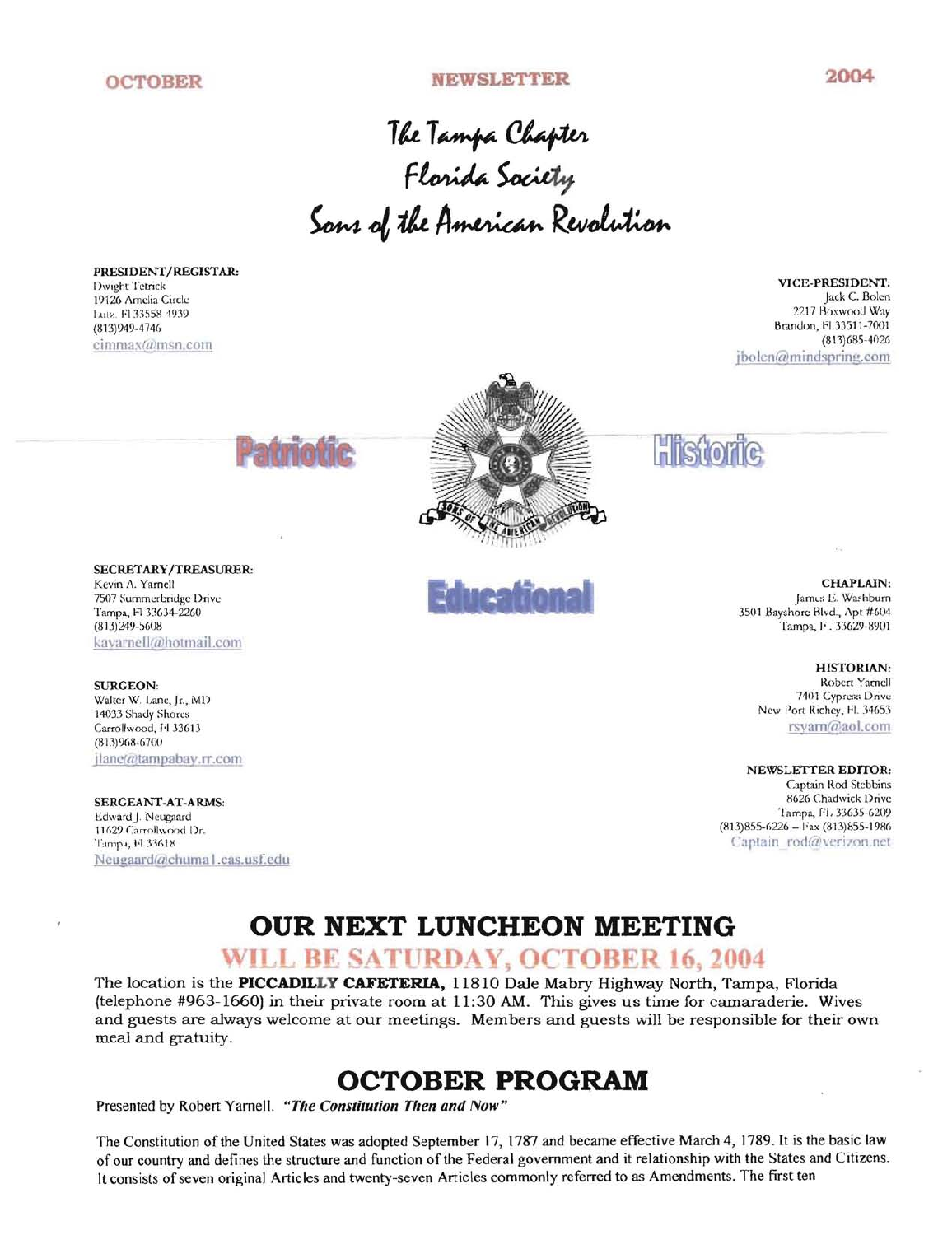Amendments are what we refer to as our "Bill of Rights". The 21<sup>st</sup> Amendment cancels the 18<sup>th</sup> which established prohibition. Considering the first 10 Amendments were part of the originally ratified document and two others cancel each other, the basic law has only been changed fifteen times in over two hundred years.

Robert will share his views on what the writers of the original intended, how the interpretations of the document has changed with different Supreme Courts and what future interpretations may hold for the citizens of our country.

### Minutes of the September 18, 2004 Meeting of the Tampa Chapter SAR

President Tetrick called the meeting to order at 12:00. Chaplain Jim Washburn offered the invocation. Kevin Yarnell led the pledge to the flag and the president the pledge to the SAR.

Members present: Dwight Tetrick, Rodney Stebbins, Richard Hardesty, Charles Grant, Marty Miller, Jim Washburn, Luke Llyod and Kevin Yarnell.

Welcome guests: Billie Washburn, Jeanne Lloyd, Brian MacNeel.

The president introduced the members and guests. He then introduced Mr. MacNeel as our speaker. He is a former police officer now working in the area of crime prevention. Due to another engagement Mr. MacNeel gave his presentation first. He spoke on crime prevention giving many practical examples of how to safeguard a home against burglary. This included a demonstration of an alarm system that worked on changes in air pressure.

Personal safety was the second topic covered. Once again Mr. MacNeel discussed several practical examples. He was very entertaining and the membership was grateful for the information. A short question and answer session followed.

President Tetrick then presented Mr. MacNeel with a certificate of appreciation from the chapter and dismissed the group for lunch.

The president reconvened the meeting. He began by thanking Dan Stutzman for his work with the newsletter over the last several years. Dan had to give up the task due to a change at his work. Rod Stebbins published the most recent newsletter. Changes to address need to be given to the secretary and to Rod.

A brief discussion followed on the various committees that our local chapter.

The SAR membership approved the minutes of the May meeting as published in the newsletter.

The secretary read four thank you notes received during the summer. One was from Ian Malinowski, winner of the Knight Essay Contest. Two were from JROTC cadets we honored last April, and one was from the Tampa Bay Tech JROTC unit thanking us for our donation to their field day.

The treasurer reported a current balance of \$2, 127.22.

The Secretary presented Dwight Tetrick with an Oak Leaf Cluster for his Liberty Medal. This represented his having sponsored twenty new members into the society. The award comes from the National Society.

The *50/50* drawing was won by Rod Stebbins who donated his winnings to the chapter. The treasury was thus enriched by \$10.00.

President Tetrick led the recessional and Chaplain Washburn benediction. The meeting adjourned at 2:00 pm.

Respectfully submitted,

Kevin Yarnell Chapter Secretary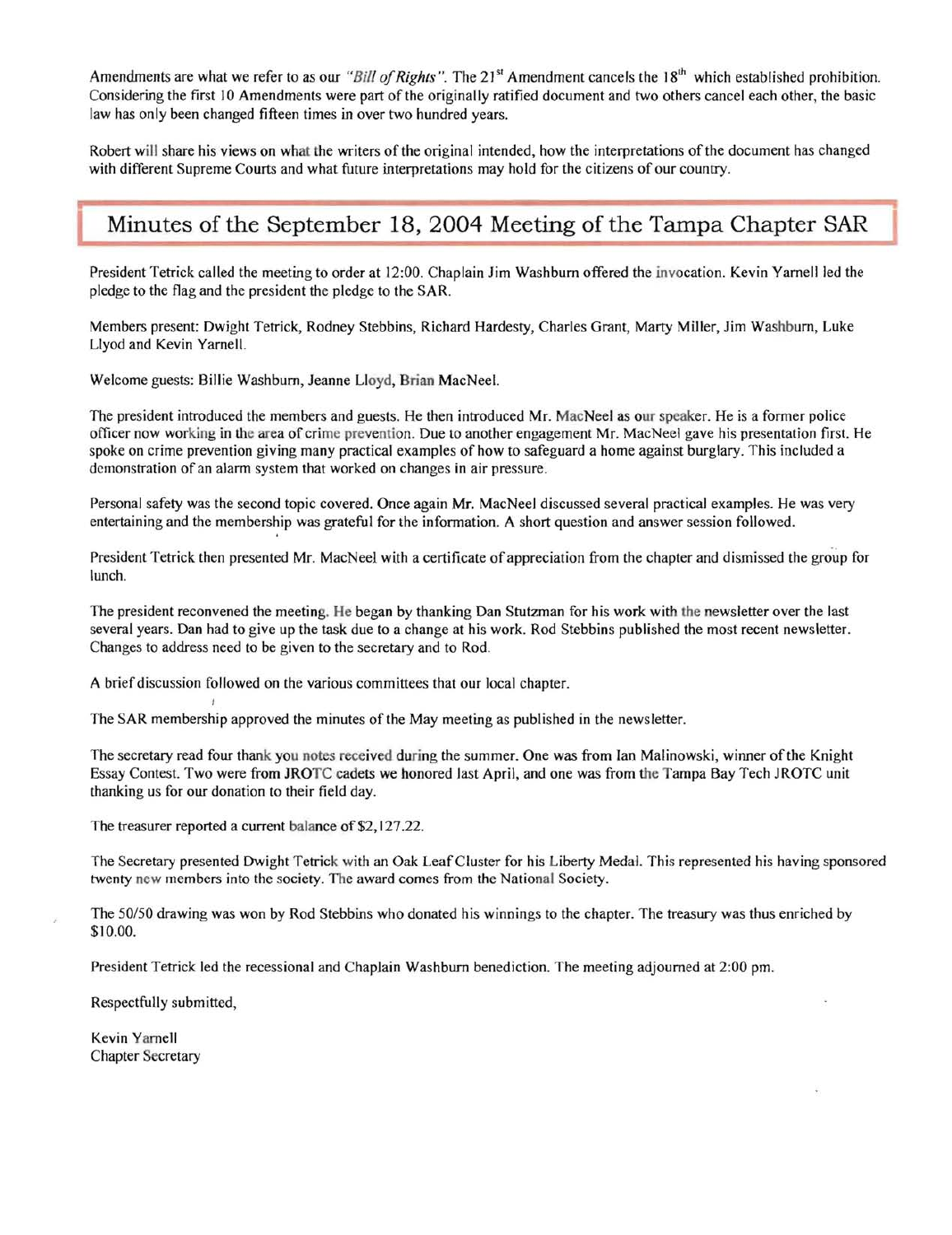

**Brian MacNeel & Dwight Tetrick** 



**Another Medal for Dwight Tetrick** 





The Family of members...